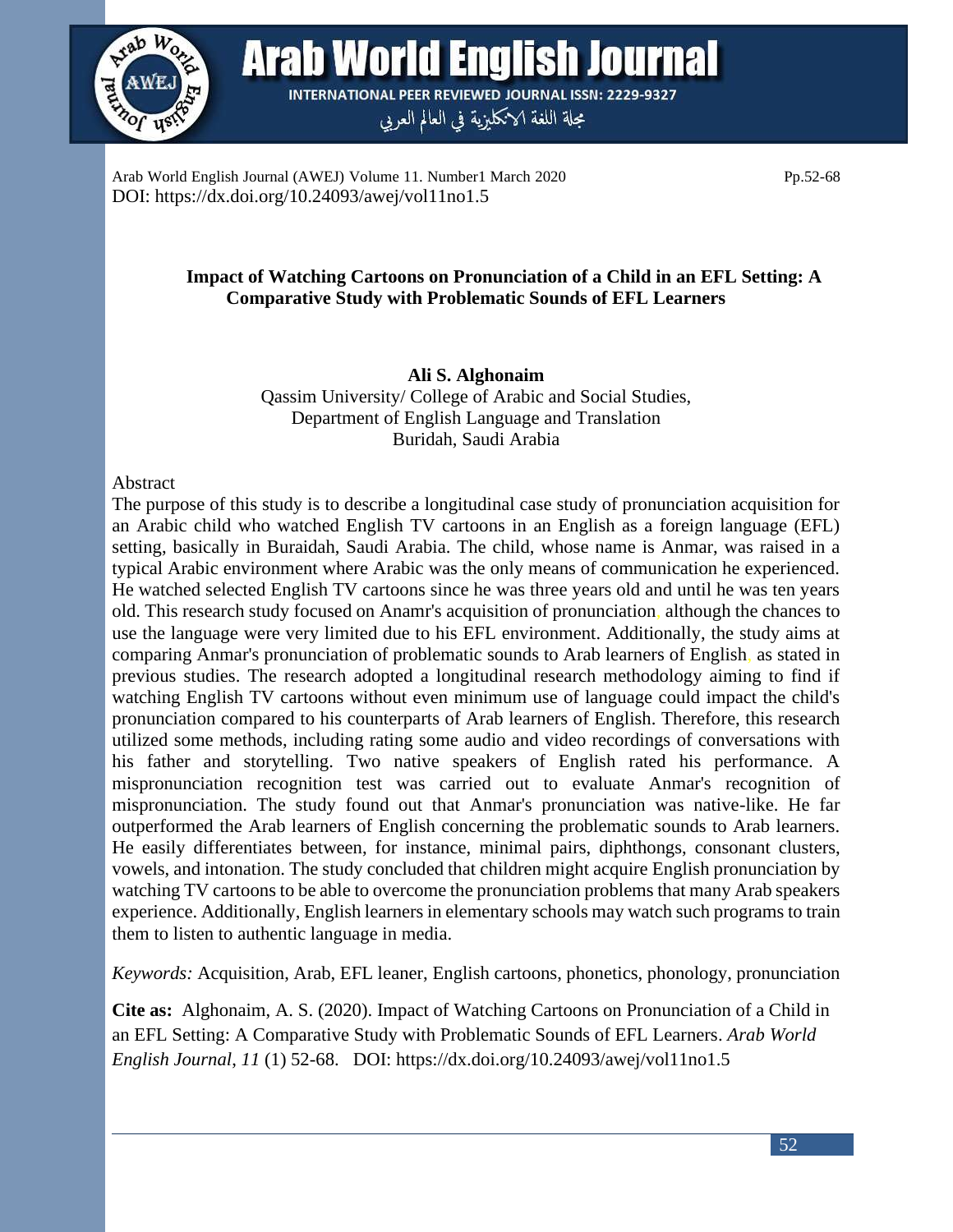## **Introduction**

The systematic study of how people acquire a second language is still subject to further studies, although it began many years ago. Second Language Acquisition (SLA) refers to the study of how students learn a second language (L2) in addition to their first language (L1). The existence of the first language implies the challenges and parameters of the field of SLA. Here L2 refers to the process of learning any word after the first language or as the learners are still acquiring the first language inside or outside the classroom where learners communicate with the use of L2 outside their homeland (Ellis, 2000). There are different ways to acquire or learn second or foreign languages. It can be in a formal way as in a classroom environment or informal means, such as when the learners pick up the words by being culturally active participants of the society of L2. Usually children living in a foreign country have a chance attend public. Likewise, ESL adults may engage in activities that require routine immersion in the community. It is extremely important in second language acquisition to study if some local cultural tools and media of L2 available to foreign language learners may enhance the acquisition of L2. What other factors can these tools and media provide to EFL learners and children may also add to second language acquisition? Second Language Acquisition (SLA) and Early Language Learning (ELL) received considerable attention from linguists over the years. There is a widespread belief that second language acquisition among children is achieved relatively fast and without effort (Nikolov & Djigunovi'c, 2009). What may SLA research yield if children in EFL settings face this effortless second language acquisition via English TV programs? How much do they learn? Do they resist to watch different programs? What language aspects do benefit the most from watching English TV programs? This research study represents only one aspect related to pronunciation.

## **Definition of Pronunciation:**

Cook (1996, as cited in Gilakjan, 2016) introduces pronunciation as the articulation of English sounds. Paulston and Burder (1976, as cited in Abbas, 2016) propose a definition for the pronunciation that ensures the use of a sound system, which facilitates communication between the two parties, the speaker and the listener. Kristina, Diah, Rarasteja, and Zita (2006) emphasize this concept between the speaker and listener. They perceive that pronunciation requires the production and reception of sounds to achieve interaction. To facilitate communication, Otlowski (1998) states that speakers should avoid pronunciation mistakes by producing certain sounds in an acceptable manner (Richard & Schmidt, 2002).

 Pronunciation is an essential skill that learners should acquire because it is the "bridge" for oral communication. In fact, mispronunciation hinders communication and discussion. In English classrooms, according to mispronunciation creates significant difficulties, whereas proper pronunciation positively impacts language learning.

## **Acquisition of L2 Pronunciation**

Language acquisition entails language exposure and language communication (Celce-Murcia et al., 1996), which is absent in EFL environments. Therefore, the acquisition of pronunciation falls into the same challenge for EFL language learners. Most language input for EFL learners is limited to classroom instruction, which, according to Larson-Hall (2008), comprises minimal information through a few hours per week. Therefore, EFL learners meet some difficulties with the sound system second or foreign language.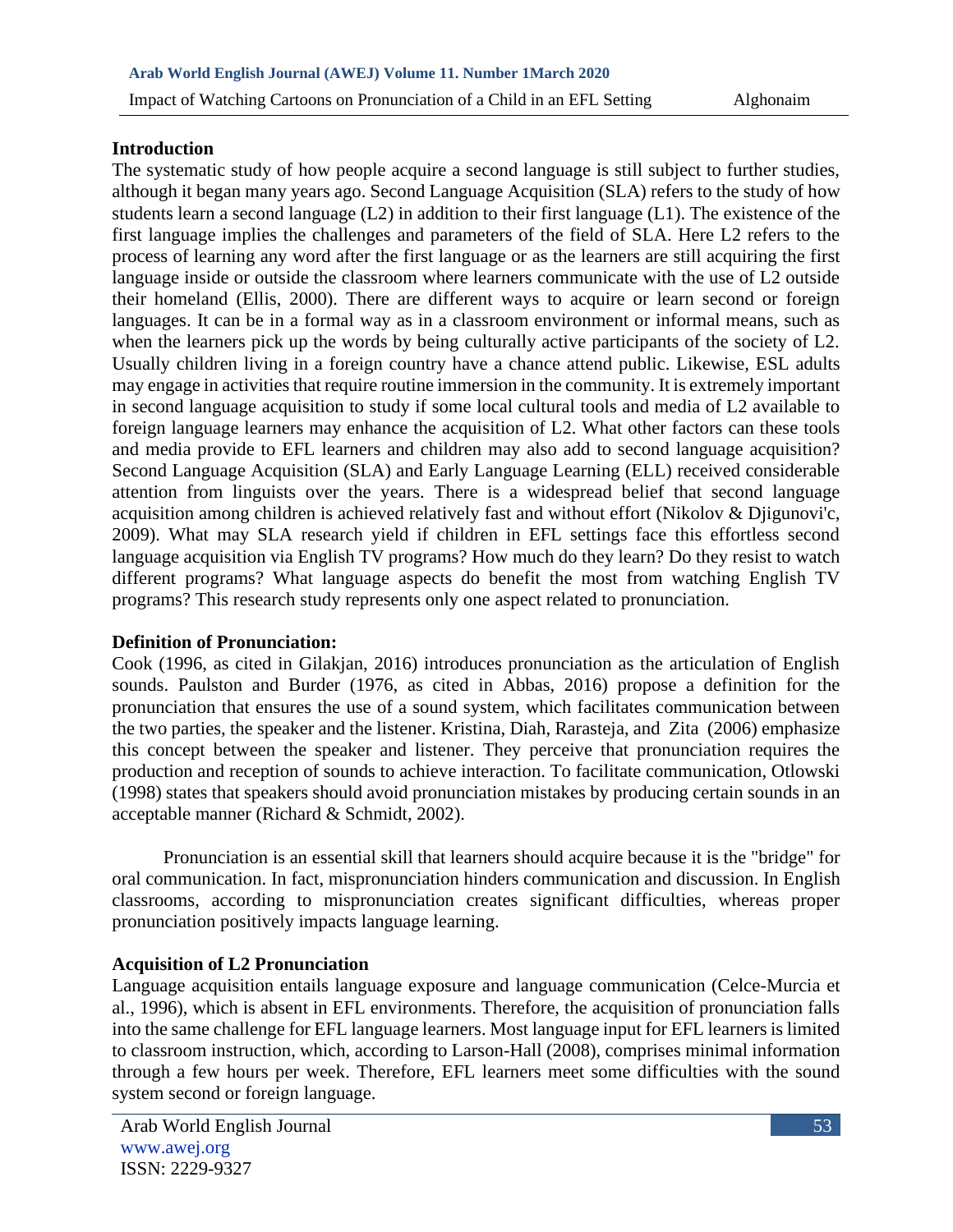A study conducted by Binturki (2008) found that ESL learners in college had significant problems with minimal pairs. In the study, the participants were Saudi nationals who had started learning English from the age of twelve years and later went through an ESL program in the US. Even after the ESL program, these college students were unable to correctly differentiate between /f/ and /v/ as well as /b/ and /p/ (Binturki, 2008). Similarly, Hago and Khan (2015) researched pronunciation problems among Saudi secondary school students. They found that they had a problem with the sound /v/ since it does not exist in the Arabic language. The participants mispronounced the phoneme /v/ with /f/, which is the closest sound.

 Therefore, and in order to deal with the dilemma of L2 pronunciation problems, many researchers introduce several instructional techniques to teach pronunciation (Elliott, 1997; Lord, 2008; Hahn, 2004). These techniques include phonetic training, minimal pair drills, contextualized minimal pairs, twisting of tongue, reading aloud, and recordings of learners' sounds (Morales, 2017). Altamimi (2015), for example, introduced a technique to train students to differentiate between minimal pairs after he noticed that students have a significant problem with relative sounds, such as /b/ and /p/ and between /f/ and /v/. Additionally, Hamada (2017) used an instructional technique called "shadowing," where students hear sounds and repeat them as accurately as possible.

 However, previous studies on L2 pronunciation instructions in EFL contexts have been unsuccessful (Fullana & Mora, 2009; Garcia, Gallardo, 2003; Monje-Sanguesa, 2016). Calvo, Benzies, (2014) and Moyer (1999) showed that failure of these explicit instructions refers to the nature of pronunciation acquisition, which requires a long time and a large amount of language exposure and not only applying some techniques for a few weeks. With these issues concerning the dilemma of L2 pronunciation, one might think of the significant source of the problem that is related to the age of L2 learners who had minimal exposure to L2 in their childhood.

## **Critical Period and Pronunciation Acquisition**

It has become widespread that second language learners learn better and faster than adult learners. It is Lenneberg (1967) who coined this idea of "critical period hypothesis" (CPH). Critical period suggests that due to biological and neurological reasons, language learners lose some flexibility that prevents successful language acquisition after the age of puberty. At that time of the critical period, language learning tends to be slow and inaccurate.

 The critical period hypothesis is related to the age of the language learner. However, it affects some domains of language acquisition. Pronunciation is said to be the most sensitive domain that is associated with the age of the learner (Scovel, 1969). The acquisition of pronunciation, after the age of 14, is supposed to be invariably identified as non-native or non-nativelike performance (Long, 1990). De Guerrero (2004) asserts that at a young age, a child uses inner speech in L2 and internalization to develop fundamentals in L2 acquisition. Evidence in support for the CPH is wellestablished in the literature. Many studies have attempted to test the CPH (Asher & Price, 1967; Snow & Hoefnagel-Hohle, 1977; Thompson, 1991).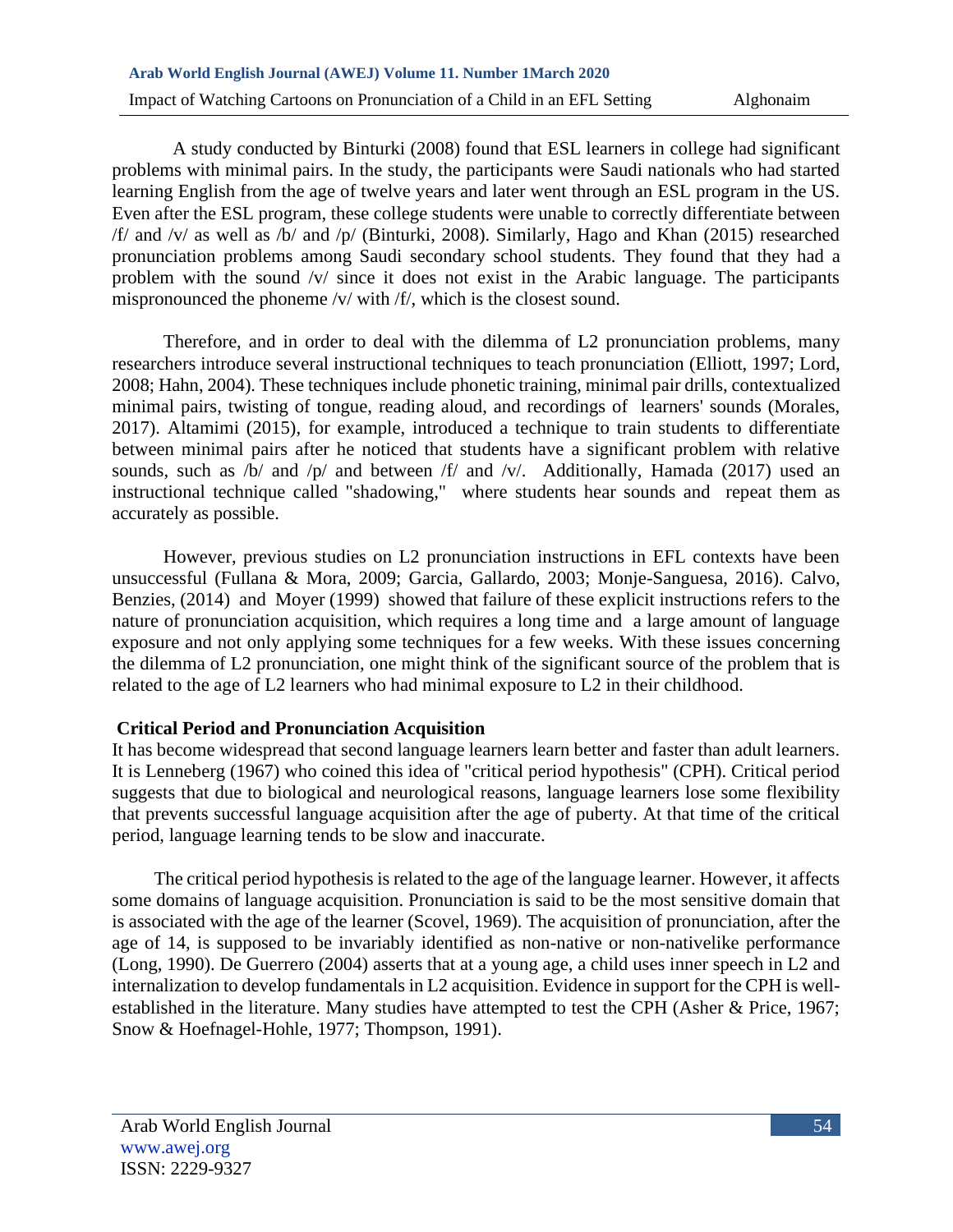#### **Language Input and Language Interaction**

Although interaction and input have been controversial issues in language acquisition, this research doesn't favor one to the other. It views the status of cartoon watching regarding to the two theories. Both theories have significant roles in second language acquisition. Long (1996) claims that interaction "facilitates language acquisition because it connects input (what learners hear and read); internal learner capacities, particularly selective attention; and output (what learners produce) in productive ways" (pp.451-452). By this, he assumes that interaction and meaning negotiation enhances language acquisition and language learning. Although interaction theory is not geared directly to pronunciation, according to Long (1996), it allows language learners to receive feedback, which eventually involves linguistic input (morphemes, words, utterances). However, interaction in EFL environments, though indispensable, rarely exists.

 On the other hand, comprehensible input, which first proposed by Krashen (1985), emphasizes the role of the linguistic data that language learners receive in the target language. Krashen views interaction as a source of contribution to the learner, which later is governed by the affective filter that decides language manipulation.

 Both two theories, interaction and comprehensible input, highlight one another. Krashen, for example, emphasizes the role of communication. Long, on the other hand, puts great emphasis on the importance of comprehensible input (Muho & Kurani, 2011). The existence of both theories creates an ideal environment for language acquisition and language learning. The absence of either one calls language learners and language teachers to work on alternative techniques or ideas to compensate for the lack of language exposure in EFL settings. The current research focuses on the impact, if there is, of input received from TV programs on the acquisition of pronunciation by a child in a non-native speaking country (EFL), Saudi Arabia, in the absence of minimal interaction.

#### **Language Acquisition via TV Programs**

TV programs for children provide great amount and high level of language. Yet language exposure in natural settings without any systematic intervention represents the ideal source of language acquisition where language receivers experience language characteristics in a substantial manner. According to Koolstra and Beentjes (1999), the full meaning of the word becomes comprehensive when language learners receive the words in various semantic contexts. Incidental language acquisition is what signifies natural language acquisition. Similarly, research has shown that watching TV programs in a foreign language allows learners to acquire language incidentally (Lekkai, 2014). A study by Poštič (2015) found that students born in a non-English country who had watched American cartoons in their childhood developed American accent over time. This vital development occurs with little effort and almost without their realization. Therefore, watching cartoons allows a young learner to immerse himself in a foreign culture, which creates an environment for learning and acquiring the English language. Several researchers (San Jose & Vicencio, 2018; Sipra, Alsolami, & Farooq, 2016; Nurhayati, 2015) have emphasized that watching TV cartoons is interested and enjoyable to children and creates instinct motivation to view and continue watching (Prosic-Santovac, 2017).

 Previous studies on the effect of watching TV programs (Lekkai, 2014; Rapaport, 2000; Koolstra & Beentjes, 1999) were either conducted on the impact of watching subtitle programs or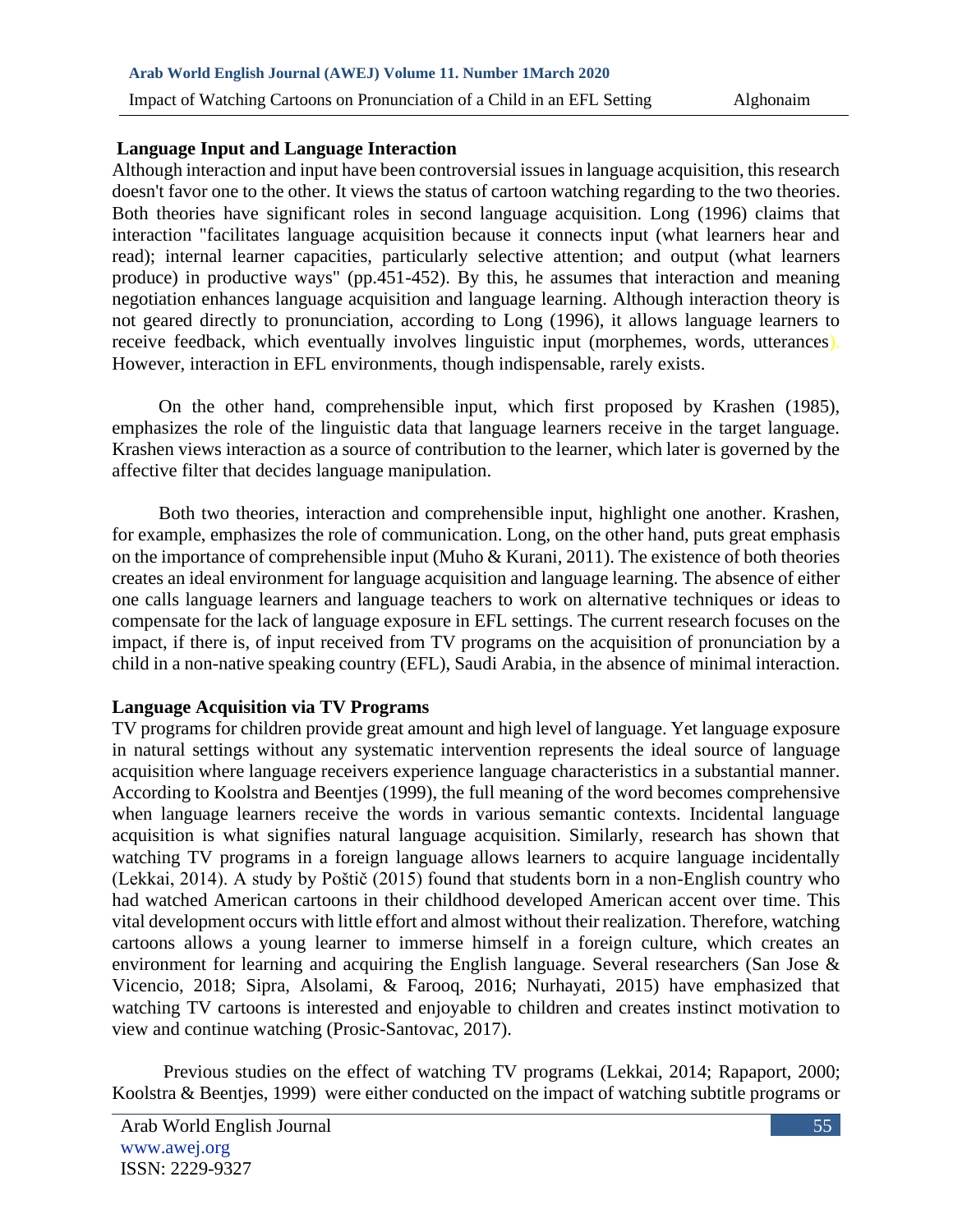with some writing activities during watching, which means that watchers already have a minimum amount of language. Many studies have investigated the influence of watching subtitled or captioned TV programs for a short time in experimental settings, academic settings (Koolstra & Beentjes, 1999; Rapaport, 2000; Webb & Rodgers, 2009; Brown et. al., 2008; Vidal, 2003). Other studies have researched the influence of watching subtitled TV programs in non-academic experiments (d'Ydewalle et. al. ,1989; 1995, 1997; Pavakanun et. al., 1992).

 However, the present study is different since it focuses on a child raised in a typical EFL country and who started to watch English TV cartoons with zero knowledge about the English language and without any intention to acquire or develop pronunciation. Furthermore, this study does not track child pronunciation stages. It, instead, compares the performance of the child and Arab speakers of English regarding the problematic sounds they have, as shown in literature studies.

### **Problems of Pronunciation of ESL and EFL speakers**

This part serves as referential data of erroneous pronunciation to compare the child's pronunciation with ESL /EFL Arab and Saudi speakers. The errors of pronunciation experienced by Arab and Saudi learners of English as a second or foreign language have received much attention by researchers (Al-Saidat, 2010; Kharma & Hajjaj, 1989; Al-Shuaibi, 2009; Binturki, 2008; Altaha, 1995; Tushyeh, 1996; Wahba, 1998, Barros; 2003, Hago & Khan, 2015; Watson, 2002; Val Barros, 2003; Avery & Ehrlich, 1992). Although these studies may give different labels and different reasons for pronunciation errors, they provide almost similar examples.

 This research doesn't review these studies but refers to them to cite the familiar erroneous sounds that Arab, and in particular, Saudi Arabian, speakers of English commit. They focus on different problematic sounds. The following table shows the common sound problems investigated in the studies mentioned above. This current study will investigate the subject's performance with regard to these doubtful sounds. Also, the study will describe the impact of watching cartoon programs on the subject's performance.

| <b>Sound Label</b> | <b>Type of Error</b>                                | <b>Examples of Errors</b>                                                        |  |
|--------------------|-----------------------------------------------------|----------------------------------------------------------------------------------|--|
| consonant cluster  | <b>Breaking</b><br>cluster by<br>inserting<br>vowel | Spring/sipiring/wished/wishid/<br>Asked /askid/                                  |  |
| Consonant doubling | Separating two consonants                           | Allow /al-low/                                                                   |  |
| Distinct phonemes  | Loosing phonetic features                           | Light $\frac{1}{2}$                                                              |  |
| Sound replacement  | Sounds are replaced with other<br>sounds            | /t/ in /bat instead of /d/ in /bad/,<br>/t/ in /mat/ instead of /d/ in /mad/     |  |
| Minimal pairs      | Confusion between certain pairs of<br>sounds        | /p and /b/ in /beoble/ for "people"<br>/y/ and /f/ in /faforite/ for "favorite"  |  |
| Diphthongs         | Replacement of diphthongs by<br>other sounds        | We need to use phonetic symbols                                                  |  |
| Vowel distinction  | Replacement of a vowel by another<br>vowel          | $\sqrt{I}$ and /e/ in /sit/ and /set/<br>$/p/$ and $/\sqrt{m}$ /lock/ and /luck/ |  |

Table 1. *problematic sounds produced by Arab speakers of English*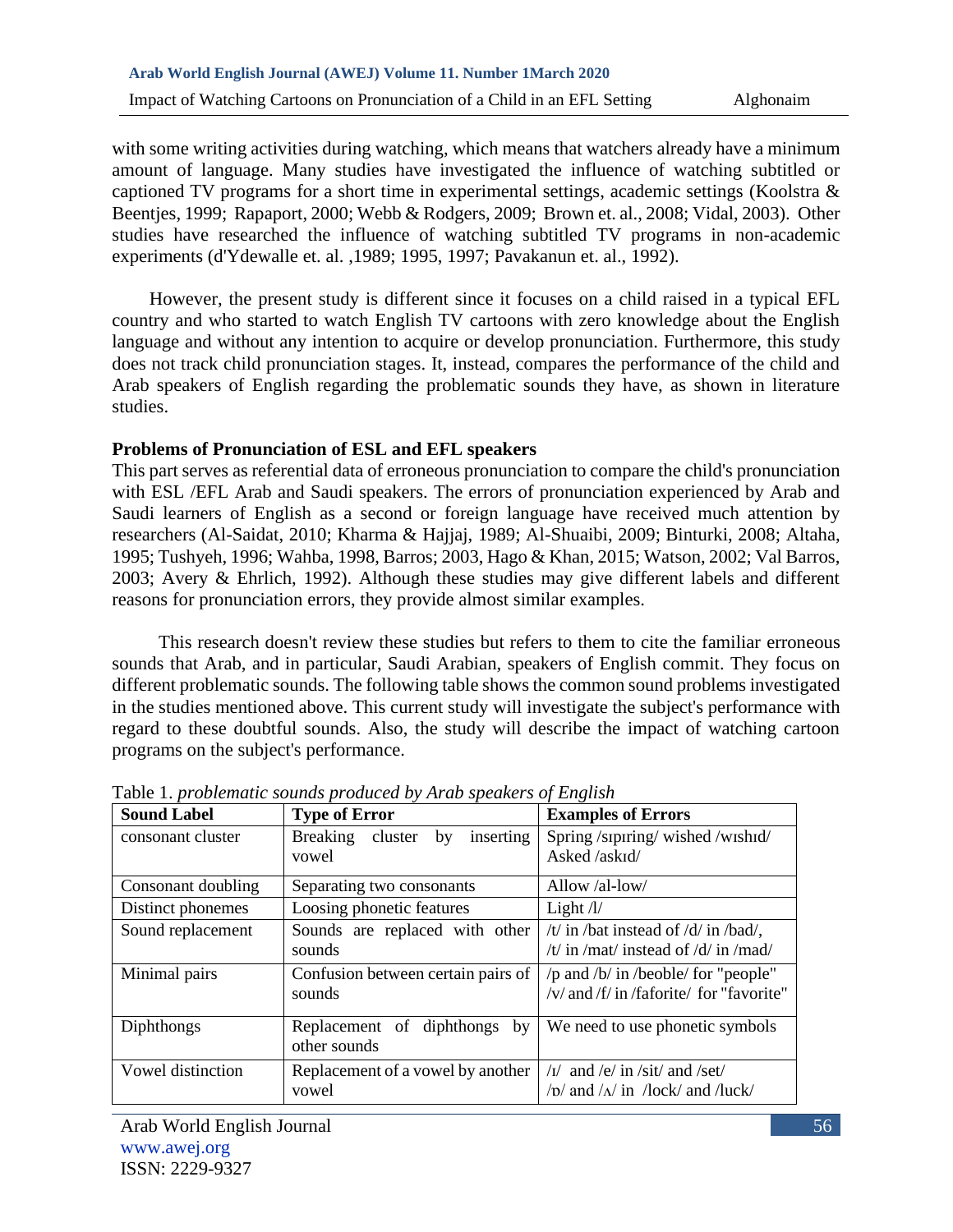## **Significance of the Study**

This longitudinal study will provide the field with an optimal way to quickly master a persistent language problem, basically pronunciation problems that those Arab speakers of English face. Data gathered will help English teachers in elementary grades to make pupils imitate the same way Anmar did. It is also significant because it guides parents to help their children with instruments and tools that are available for free and have an impact on them and their attitudes towards English. The study will inform parents how the case of Anmar is applicable and useful to their children. This study is significant in whole as watching cartoon is the main source of the acquisition of pronunciation. The subject preview of language pronunciation acquisition has not resulted from other effects of subtitles or captions shown on the screen. The child started watching TV cartoons with absolutely zero English and was not exposed to any other sources later.

### **Study Problem**

Students may acquire language through socialization and the media. Therefore, the language development of students should end in their classrooms. Since English is not the native language, pupils often find difficulties in learning it quickly. Nowadays, children can easily acquire knowledge and ideas on what they see on screens. Children under the pre-elementary stage usually need more considerable attention in catching their interest in learning to develop their listening and speaking skills. During this time, they formally or informally associate words with actions and actions with signals and symbols that they see at home. Children, at this level, acquire knowledge based on what they hear and see. Though there are a lot of motivational devices used by parents at home and teachers in schools, those are not enough for students who just began learning and attending schools. Pre-elementary students do not stay in school longer than 5 hours, so, most of the time, they are at home resting, playing, and watching the television, specifically English cartoons. From there, children's learning progress also grows. They are fond of watching cartoons, and besides being entertained, they learn something from it and most probably live with the language used by those cartoon characters and by their parents and siblings through imitation.

#### **Study Setting**

The study took place in the Kingdom of Saudi Arabia, where Arabic is the mother tongue of Saudi people and English is a foreign language. Saudi students start learning English at the fourth Primary Grade. The subject of the study was three years old when he started watching cartoons in English. Arabic was the only means of communication at home and in school.

#### **Television Cartoons**

Anmar started watching just "Dora the Explorer" as his English was zero. After he had gained some language and confidence, he started watching other cartoons such as "Lazy Town" and "SpongeBob." Then he began watching episodes of real characters of children.

## - **Dora the Explorer**

 *Dora the Explorer* is a program for children. This cartoon teaches many things by interacting with young viewers. The program is based on a problem-solving task through the use of a map. Some episodes are particularly geographic (Carter, 2008). The English language used is simplified, in which the characters continuously repeat words. The creators of the program claim that the show was created based on Gardner's Multiple Intelligence Theory that encourages children to use all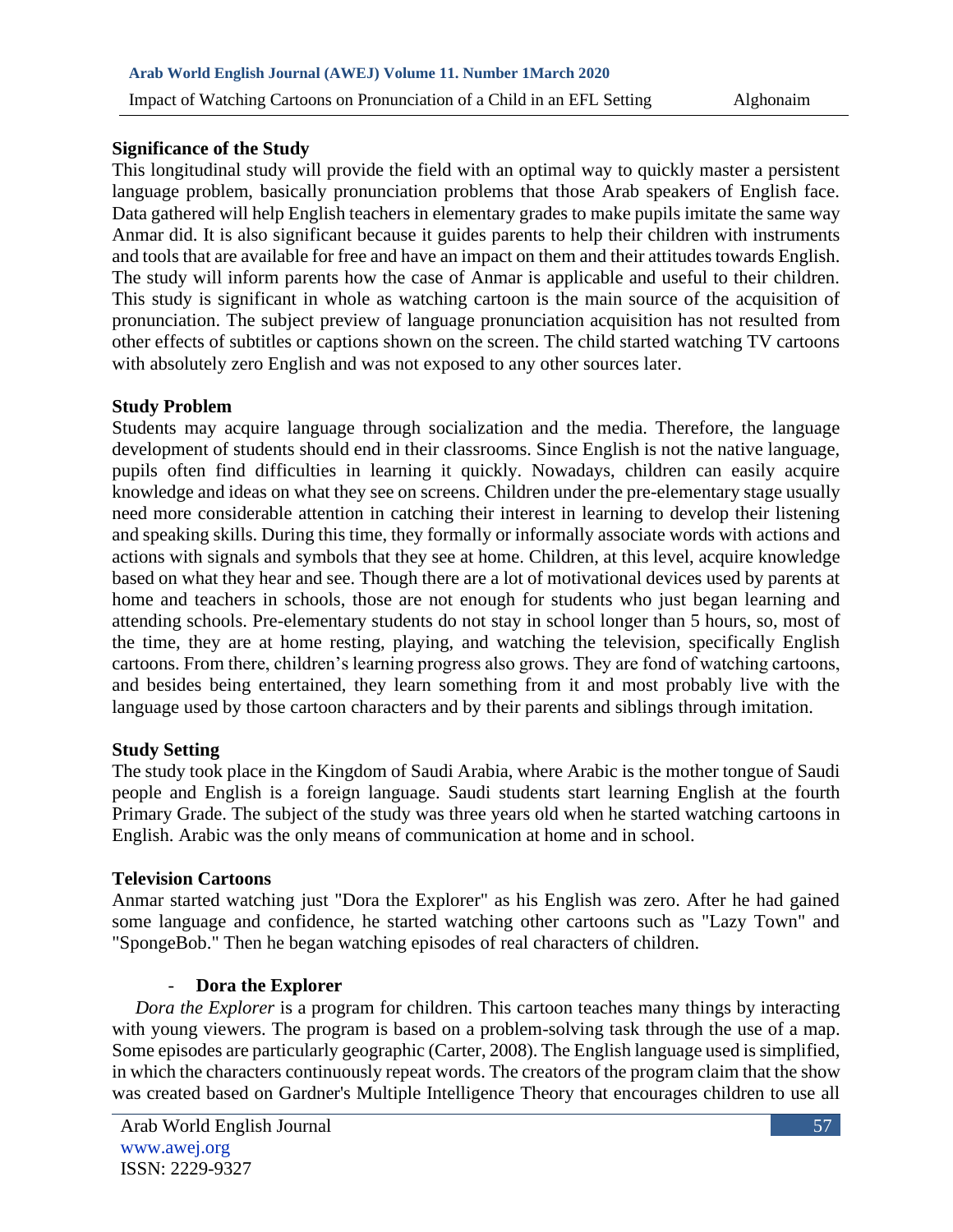pits of intelligences to help Dora resolve the problems she experiences during the tour in the woods (Carter, 2008). The program contains active participation by giving children opportunities via long pauses to allow children to interact with the characters.

## [Lazy Town](https://tcnenglish.wordpress.com/english-immersion/lazytown/)

 *Lazy Town*, in a town full of lazy people, one hero, Spartacus, tries to make a difference by teaching people how to live healthy lives. It is about promoting a healthy lifestyle for children, in a positive, entertaining, and catchy way. It is a cartoon from Iceland. Its central characters are Stephanie, Spartacus, and Rotten Robbie. It is a combination of live-action, puppetry, and computer-generated animation with a tale full of energy. The series promote a healthy lifestyle through a fun mix of music and comedy, which has an exact story with a dynamic colorful world, turned upside-down (Barth & Ciobanu, 2017).

### - **Sponge Bob**

*Sponge Bob* is an entertaining cartoon. It is about Sponge, who lives in the ocean. It presents everyday language. The program is suitable for children of six- to 11-year-olds.

## **Methodology**

This study is a longitudinal investigation of a child's pronunciation through viewing cartoons in English. It shows the child's acquisition of pronunciation of some problematic sounds compared to other English learners from the same country, Saudi Arabia, and EFL speakers of English from other Arab countries. It adopts the case study method. A child born in Saudi Arabia, a non-English speaking nation, started watching strictly specific TV cartoon channels at the age of two. Arabic was present in everyday dialogue with his parents, his two brothers, his relatives, and his friends. He kept watching English cartoons until he was eleven. So, the primary quantitative part of the research is connected to the actual time spent in front of the TV and, more specifically, cartoon channels, and the qualitative part represents the influence cartoon-watching had on the Englishlanguage acquisition of pronunciation of the child.

Thus, this research used a longitudinal case study approach since it offers the necessary features for this study. As noted by Duff (2008), case studies are common in education and linguistic research. Additionally, the qualitative aspect of the research is deductive, as it entails the description of a linguistic phenomenon. In particular, the study is attempting to explore the correlation between watching cartoons and English pronunciation acquisition and describe the observed impacts. One of the advantages of case studies is that it is exploratory and allows for theory building, and it is critical in longitudinal studies due to in-depth features (Duff, 2008). The collected data was analyzed where distinct themes such as consonant clusters, minimal pairs, and others, which represent common pronunciation challenges faced by Arab learners of English, were evaluated.

Exclusive audio and video recordings were collected during the child's conversations with his father or from the child's monolingual speech, such as when he plays with his toys or the songs he memorized. The communication between the child and his father served the the research. Two native speakers of English listened to these conversations, analyzed, and compared the child's pronunciation performance to the pronunciation problems of Saudi learners in particular and Arabs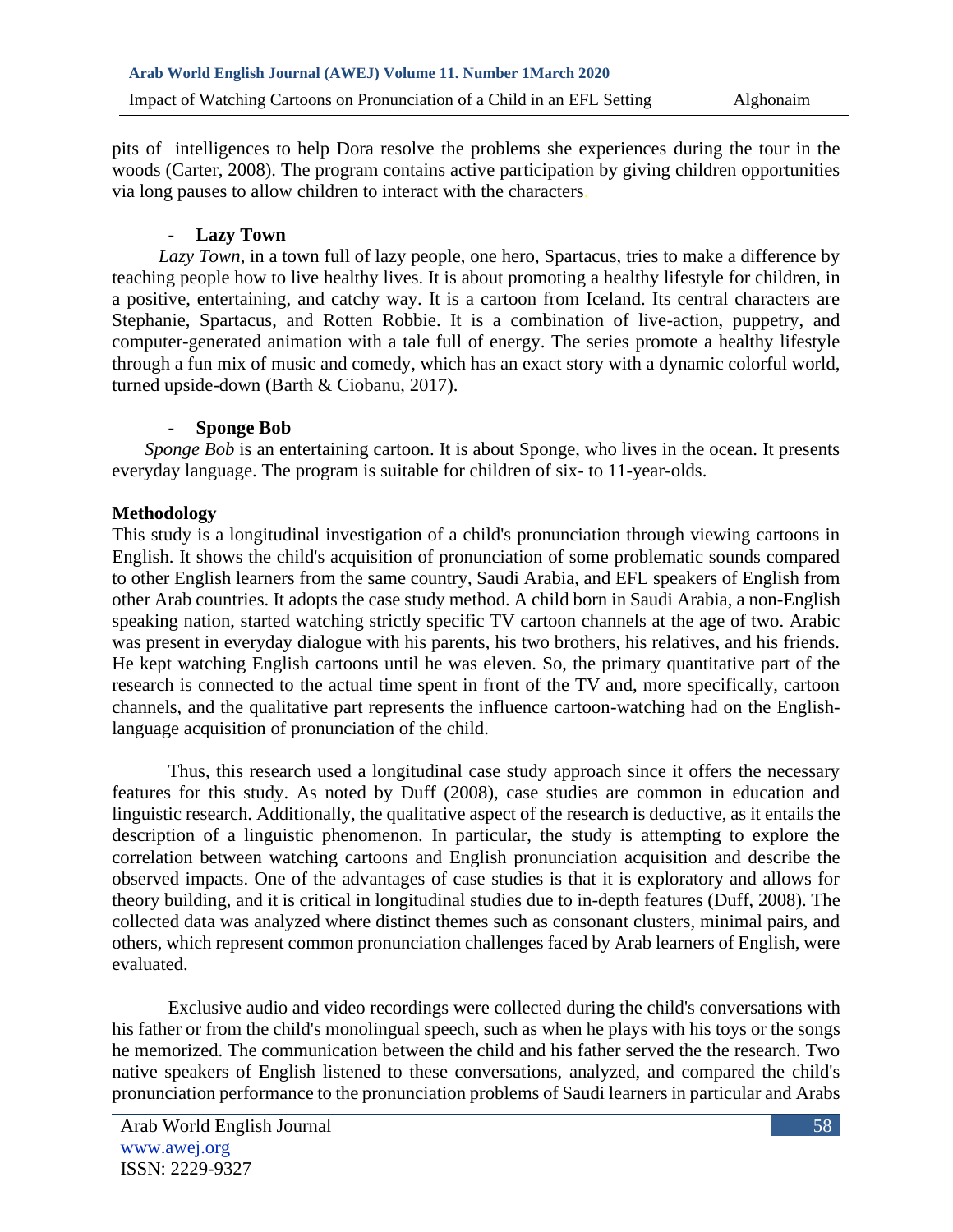in general. These problems, regardless of their sources, are well stated by previous studies, as mentioned earlier.

The native speaker raters paid particular attention to the familiar sounds that Saudi and other Arab speakers of English face. For more and through data, the child was recorded reading several passages to better rate his pronunciation competence for both segmental and suprasegmental sounds.

The study does not focus on the child's pronunciation development or his problems. It investigates his pronunciation performance compared to the pronunciation problems experienced by English as a second language (ESL)\EFL Saudi speakers and Arab speakers, as well. Additionally, the study tries to examine the child's recognition ability to distinguish the problematic sounds through mispronouncing these sounds and giving him a chance to decide whether it is correct or not.

The reason behind choosing Saudi and Arab EFL and ESL speakers serves the purpose of the study. From one aspect, the case study relates to Saudi children who face persistent difficulties in learning English. Including the Arab learners of English is because Anmar speaks the same mother tongue of Arabs, although they talk about variant accents of Arabic. Therefore, the researcher assumes that this study, within its limitation, might add to the related literature of SL and FL acquisition in general and pronunciation acquisition in particular.

### **Rating the Child's Speech**

Two English native speakers volunteered as raters (Baker and Smith). One of the evaluators is a Ph.D. student at Indiana University of Pennsylvania (IUP). The other evaluator is a master student at the same university. Both assessors were enrolled in the English Department at IUP and were provided with a list of the problematic sounds of Saudi and Arab EFL and ESL speakers to judge if the child produces similar doubtful sounds or outperforms them. The raters used a scale of 10 points to judge the accuracy of the pronunciation of the target sound problems. Appendix A presents a description of this scale. The raters did not know the source of language acquisition of the child or his case, so they do not show any tolerance, mercy, or sympathy with the child's pronunciation.

#### **Findings**

## **Acquisition of pronunciation**

## *Imitation*

The purpose of the paper was to describe the impact of watching TV cartoons on pronunciation acquisition in an EFL setting and investigate the performance of the subject in terms of English pronunciation against Arab speakers of English, as shown in previous studies. Although the subject of the study was initially reluctant to engage in the first stages of the research, he soon became enthusiastic about watching cartoons in English. Anmar was able to acquire various phonetic features by listening and reproducing them. The child had started by attempting to mimic English sounds as spoken by the characters and soon progressed to pronounce English words, phrases, and sentences almost similar to how the characters spoke. The subject started viewing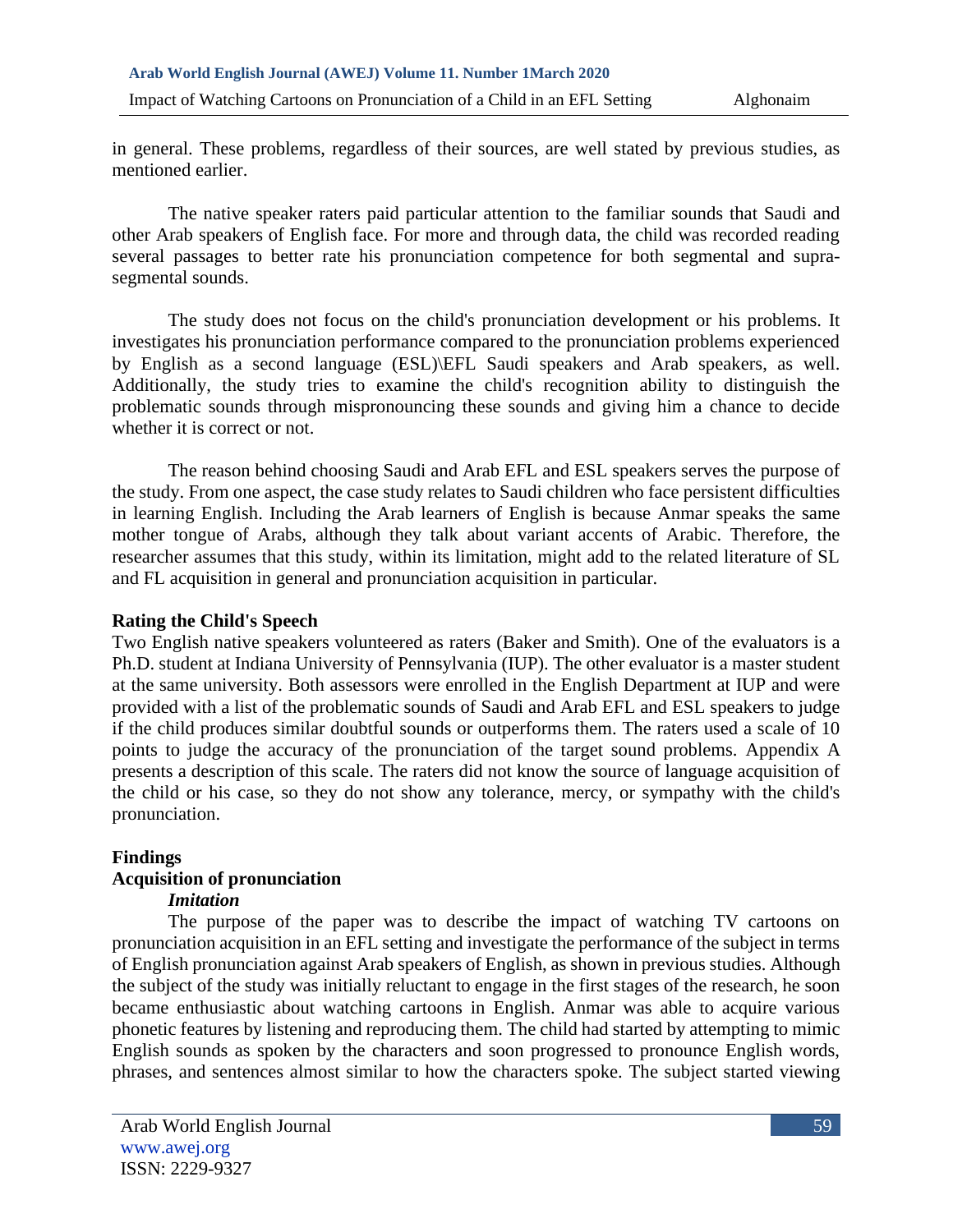cartoons from the age of three years and continued to watch animated characters as he grew up. This duration was critical in acquiring proficiency in pronunciation.

## *Child's Performance*

The study found that the child's pronunciation rating was native-like, which implied that he had an incredible English pronunciation given that he lived in a non-English environment. Previous studies have evaluated the pronunciation performance of EFL Arabs and found that they experience significant challenges when speaking the English language. Various phonetic elements prove challenging to most Arab learners of English. However, this study reveals that the subject outperformed participants in the previous studies since he performed well in most themes, and developed a native-like accent of English.

It is impressive how watching cartoons during the early stages of a child's language development can aid in achieving proper pronunciation for EFL. The initial phases of the learning process demonstrate that the child had difficulties in spelling some of the English words, but still he progresses to become proficient in the English sound system. For instance, Anmar pronounced the words *better*, *bottle*, and *little* with a noticeable /d/ sound, which is similar to how English natives pronounce a /t/ sound with a /d/ sound. Table 1 shows his performance regarding various pronunciation problems common among Arab learners of English. Appendix A describes the rating used.

It is also important to note that Anmar's accent is American since most of the programs he watched were American. He can also accurately identify British English and American English since he has experienced both accents over time.

The child also properly performed intonation techniques during pronunciation .He could pause appropriately when the meaning of the text required so.so. in many instances he would reread the text to pause appropriately after he discovered the sense.

## **Acquisition of Problematic Sounds**

#### *Minimal Pairs*

The study also found that Anmar has a good acquisition of minimal pairs. He does not have problems in confusing certain sounds such as /p/ with /b/ or /f/ with /v/. For instance, he can easily differentiate between "map," "bridge," and "bag". In another instance, the child had stated how his EFL teachers confused /f/ with /v/ in the word "favorite," and this indicates his ability to recognize and appropriately pronounce words with such phonetic features.

## *Consonant Clusters*

Furthermore, the subject was well equipped to handle consonant clusters. He can pronounce words without inserting vowels to break the consonants. For instance, he does not mark the word /asked/as /askɪd/ as is the case for most Arab learners of English. This attribute suggests that watching TV cartoons aids in better consonant cluster acquisition and avoids problems with its pronunciation.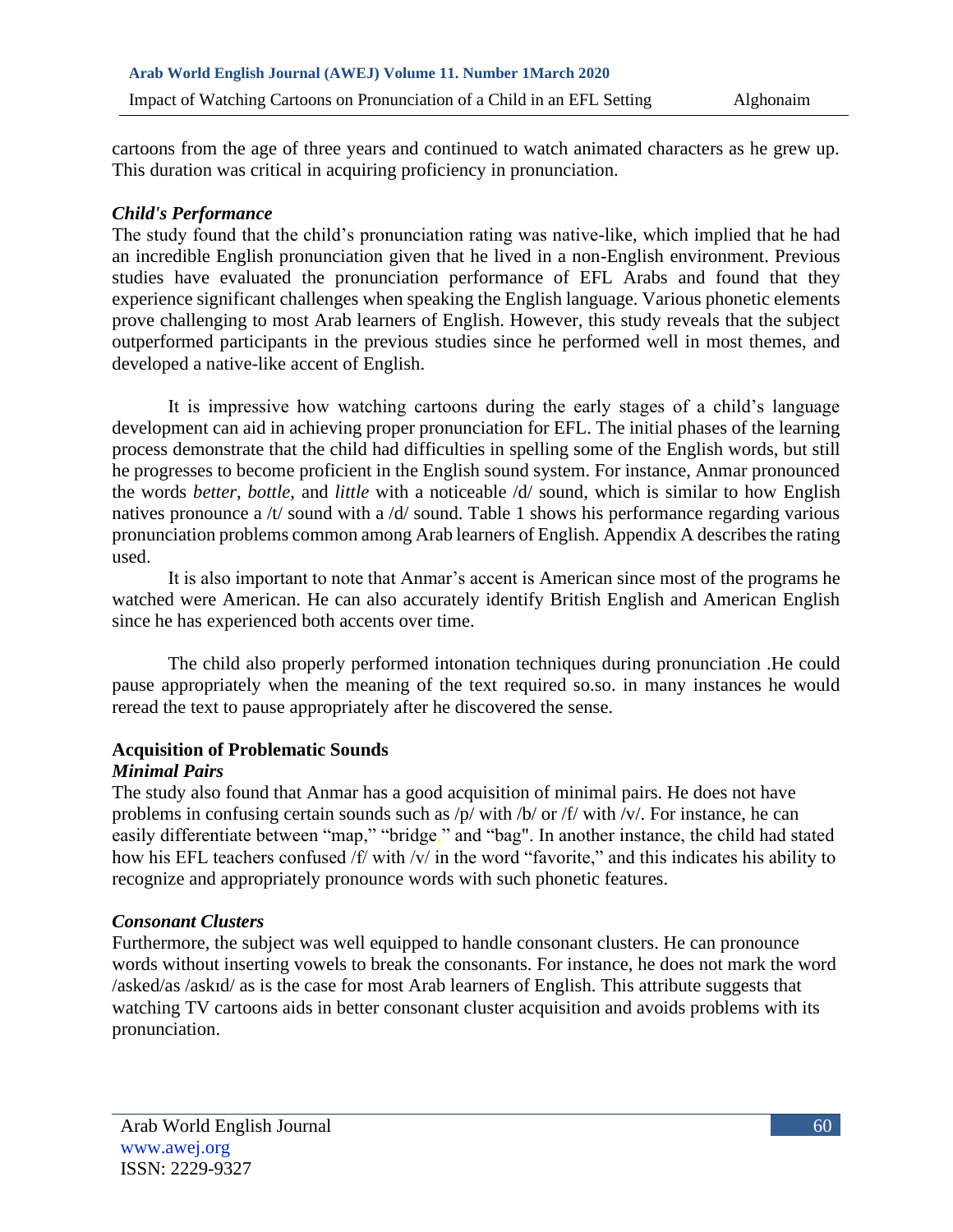## *Diphthongs*

Anmar has a good understanding of diphthongs compared to most Arab learners. The typical error committed by most Arab EFL learners is the replacement of diphthongs by other sounds (Al-Busaidi& Al-Saqqaf, 2015). For instance, the word /wait/ is pronounced with a gliding sound /ey/, but they tend to mark it as /wet/ thereby confusing between the sound /ey/ and /e/ (Al-Busaidi & Al-Saqqaf, 2015). However, Anmar is capable of pronouncing these sounds correctly. Anmar exemplified high-level ability to recognize and mention some of the words that are often mispronounced by his EFL teachers and provide the correct pronunciation. In particular, he demonstrated proficiency in mispronounced words such as "pat" and "bat," "lap," and "rap."

| Words | <b>Mispronounced words</b> | Anmar's correction and<br>recognition of these words |
|-------|----------------------------|------------------------------------------------------|
| Wait  | /wet/                      | $/$ weyt $/$                                         |
| Stay  | $\sqrt{\text{stat}}$       | $\sqrt{\text{steI}}$                                 |
| Nice  | $/$ nis $/$                | $/n$ ars/                                            |
| Map   | /mæb/                      | $/m\Lambda p$                                        |
| Asked | /askid/                    | $/\alpha$ :skt/                                      |

Table 2. *Anmar's correction of mispronounced words*

## *Vowel Distinction*

Lastly, the study found that the subject made clear vowel distinctions during his pronunciations. Contrary to most Arab learners of English, Anmar can differentiate various English vowels. For instance, he does not confuse the  $\frac{1}{\sqrt{2}}$  sound with the  $\frac{1}{e}$  sound in the words  $\frac{1}{\sqrt{2}}$  and  $\frac{1}{\sqrt{2}}$ .

Table 3. *Anmar's performance against common English pronunciation problems based on recorded audios*

| <b>Sound Label</b> | <b>Examples</b>                                                                       | <b>Frequency of errors</b> | Anmar's<br>performance(rating for each<br>sound label) |
|--------------------|---------------------------------------------------------------------------------------|----------------------------|--------------------------------------------------------|
| Sound replacement  | liter.<br>better,<br>Latter,<br>bottle, little, mat, sat                              | $\theta$                   | 10                                                     |
| Minimal pairs      | Map, bridge, favorite,<br>pat, bat, harp, fan, lap,<br>pal, safe, fine                | $\overline{0}$             | 8                                                      |
| Intonation         | Have you read this<br>book?                                                           | $\theta$                   | 10                                                     |
| consonant cluster  | street, stay, pray, empty,<br>asked, grandfather,<br>bumped,<br>complete,<br>sixteen. | $\theta$                   | 8                                                      |
| Diphthongs         | Wait, nice, high, shine, 0<br>guide, boy, sky, cow,<br>loud, ride                     |                            | 10                                                     |
| Vowel distinction  | Hot, sit, pin, lock, dock,<br>lid, din, bit, hill, not                                | $\theta$                   | 9                                                      |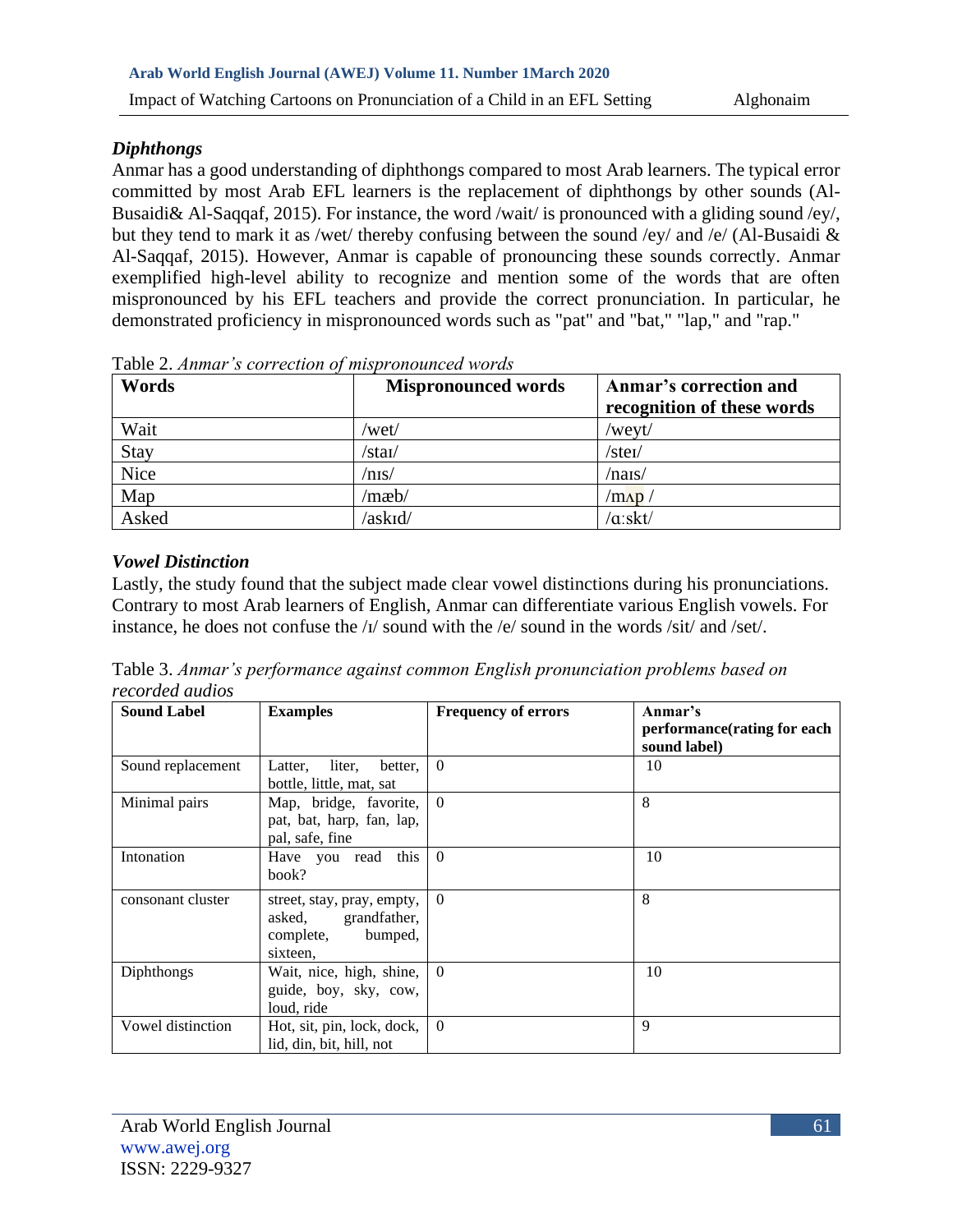# **Discussion**

## *Child's Performance*

The native-like accent of the subject demonstrates that his pronunciation was quite similar to the pronunciation of children who acquire English in natural settings because children who watch TV cartoons receive language incidentally and without realization (Lekkai, 2014). Similarly, Poštič (2015) found that although children living in non-speaking English countries may develop American accents over time if they extensively watch American TV cartoons. Thus, Anmar developed American accent due to watching American cartoons. Interestingly enough, although still young, since Anmar now started to select the programs that he likes, he can easily differentiate American accent from the British accent.

It is also important to note that the subject enjoyed watching cartoons, which played an essential role in his impressive pronunciation performance. He kept watching because he was watching what he loved since he was very young. This process is in line with two crucial aspects mentioned earlier in literature review: first the Critical Period Hypothesis notes that learning a second language late is slow, unlike learning at a younger age; second, children's attitudes towards sources of language content are crucial in language acquisition (San Jose & Vicencio, 2018). Also, this concept is emphasized earlier by (Sipra, Alsolami, & Farooq, 2016) that language exposed in a natural setting is quick and incidental. In the case of Anmar, he liked watching cartoons since his childhood, which enabled him to learn English quickly and avoid various pronunciation errors committed by most Arab learners of English.

The aspect of watching an exciting cartoon program is related to motivation, which is pivotal in language acquisition. As noted by Prosic-Santovac (2017), when a young child watches cartoons with likable content, the child develops intrinsic motivation that allows him or her to have the interest to learn English as a foreign language. Additionally, the author notes that such cartoon programs are necessary instructional tools since the content includes repetition, as in the case of Dora the Explorer, which aids in language acquisition. Similarly, creative and exciting activities, including media, enhance learner's English pronunciation (Nurhayati, 2015). Anmar watched three cartoon programs that offered easy language comprehension, and the characters spoke with audible sounds. Besides, these cartoon programs were exciting. Therefore, the present paper recognizes that parents or caregivers should allow their children to watch cartoons in their preschool stages so that they develop their motivation towards English when they grow up. This motivation, if raised, has the potential of increasing their language acquisition in general and their pronunciation in particular.

Given that Anmar was able to provide correct intonations, The cartoon programs he watched played a pivotal role in this language development. Children can unconsciously grasp the way characters in the programs interact and observe essential conversation elements such as intonation and body language. A study by Morales, Montenegro, Ruiz, and Concha (2017) showed that when children watch cartoons in English, they can learn to stress certain words and present the required meaning during communication because cartoon characters exaggerate their speech, which makes it possible for learners to differentiate words through intonation. However, the study involved tenth-grade students learning English as their foreign language, and although they showed an improvement in pronunciation, their accent was not native-like. By watching cartoons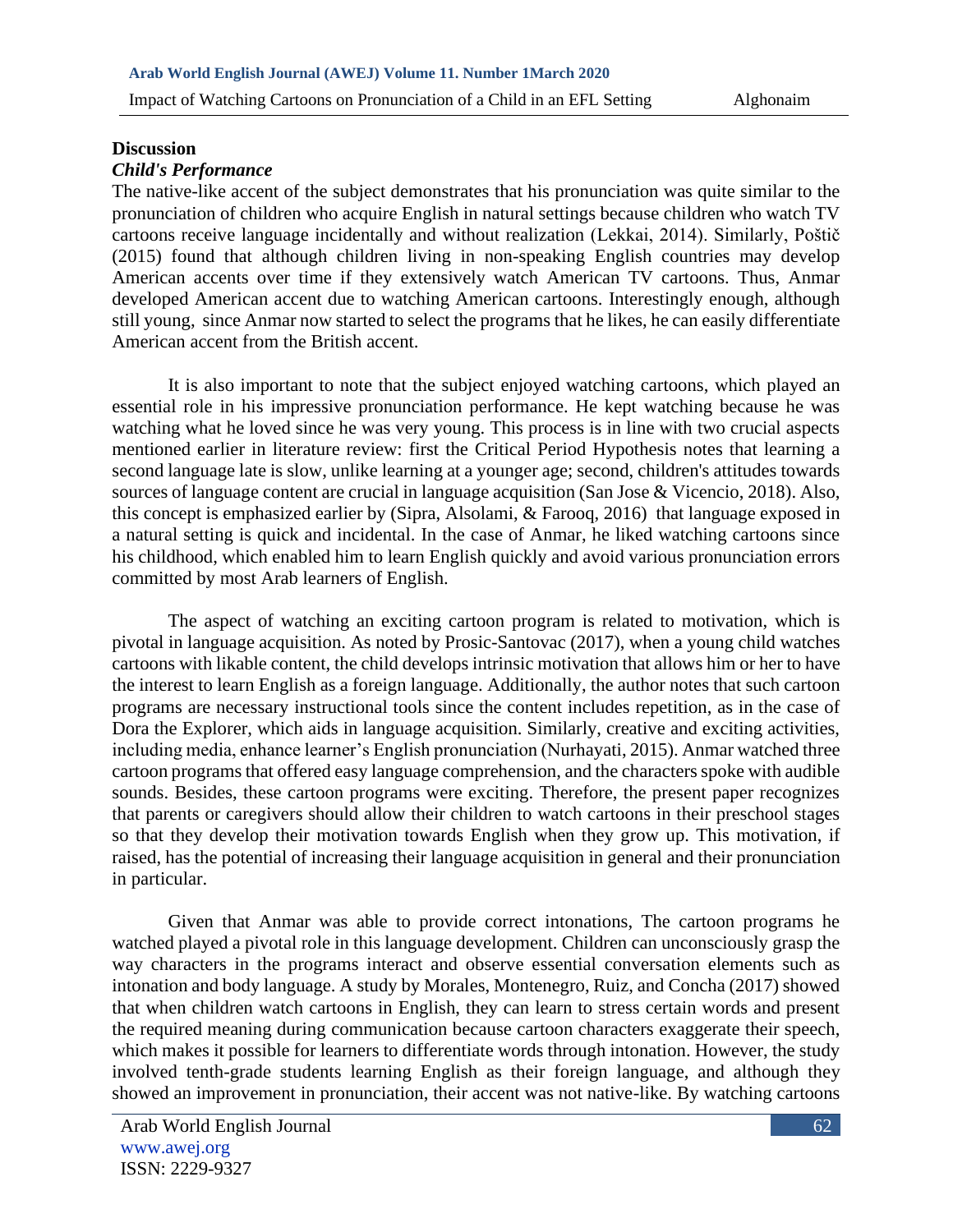and eventually deriving the meaning of how characters interact, a child understands this context in a native-like manner. To this effect, Anmar was able to recognize the meaning of words, observe how actors communicated, and use these elements in speaking the English language.

## *Pronunciation and Interaction via TV Cartoons*

Furthermore, although Anmar was in an EFL setting, he outperformed well as compared to other subjects in the same context. By receiving a rating of native-like, it meant that his linguistics and social environment did not have a significant effect on his pronunciation. That is, although Anmar rarely used the English language since Arabic is the primary language of communication, his English pronunciation was better compared to Arab learners of English. According to communicative approach, learners gain fluency in pronunciation from practice and engagement in actual interaction (Long, 1996). However, learners in an EFL setting experience difficulties to practice English in day-to-day communications. Therefore, watching selected cartoon programs over time lets children observe how characters interact in English in various situations that require specific ways of pronunciation. Although children may not have communicated in English in social settings, by watching cartoons, they learn to pronounce correctly, beginning with internalization then practicing to speak afterward. De Guerrero (2004) asserts that at a young age, a child uses inner speech in L2 and internalization to develop fundamentals in L2 acquisition. Thus, a child voluntarily or involuntarily utters L2 and silently repeats what he hears in this foreign language. Therefore, Anmar performed better than his counterparts. He had enough time to watch and internalize, which led to the development of sound articulation and native-like accent.

## **Acquisition of Problematic Sounds**

The fact that Anmar outperforms ESL Arabic learners, although he has a pronunciation problem regarding sound replacement, demonstrates the significance of the only source of language acquisition, TV cartoons. For instance, he applies minimal pairs, that offer significant challenges to Arab participants. In particular. The study conducted by Binturki (2008) supports the finding of this research. Binturki found that Saudi ESL learners in college failed to apply /f/ and /v/ as well as /b/ and /p/. in their speech. Given this, early exposure to cartoon programs in English leads to improved English proficiency. In particular, a person who has had childhood exposure to audiovisual learning acquires better pronunciation skills compared to ESL. Therefore, if children develop their English, strategies that aim to improve pronunciation such as minimal pairs training, as suggested by (Altamimi, 2015) become unnecessary for them. Thus, allowing a child to have a setting where he or she can watch cartoons in English leads to better language acquisition, especially pronunciation aspects. Apart from college students, Anmar also outperformed secondary school students, who, according to Hago and Khan (2015), had a problem with the sound /v/. They replaced it with the phoneme /f/ because it is the closest sound to it in the Arabic sound system. In the present study, Anmar had adequate mastery of these sounds and could easily differentiate between them. Surprisingly, Anmar criticizes his teachers' performance concerning these minimal pairs. In his dairies with his father, he quickly notices his English teacher's failure in pronouncing  $\{v\}$  sound in "favorite' or  $\langle p \rangle$  sound in "palace.' Instead, these sounds were pronounced as /f/ and /b/ respectively.

When EFL learners have a clear understanding of consonant clusters and can use them appropriately, they demonstrate an important step in English language acquisition. The subject of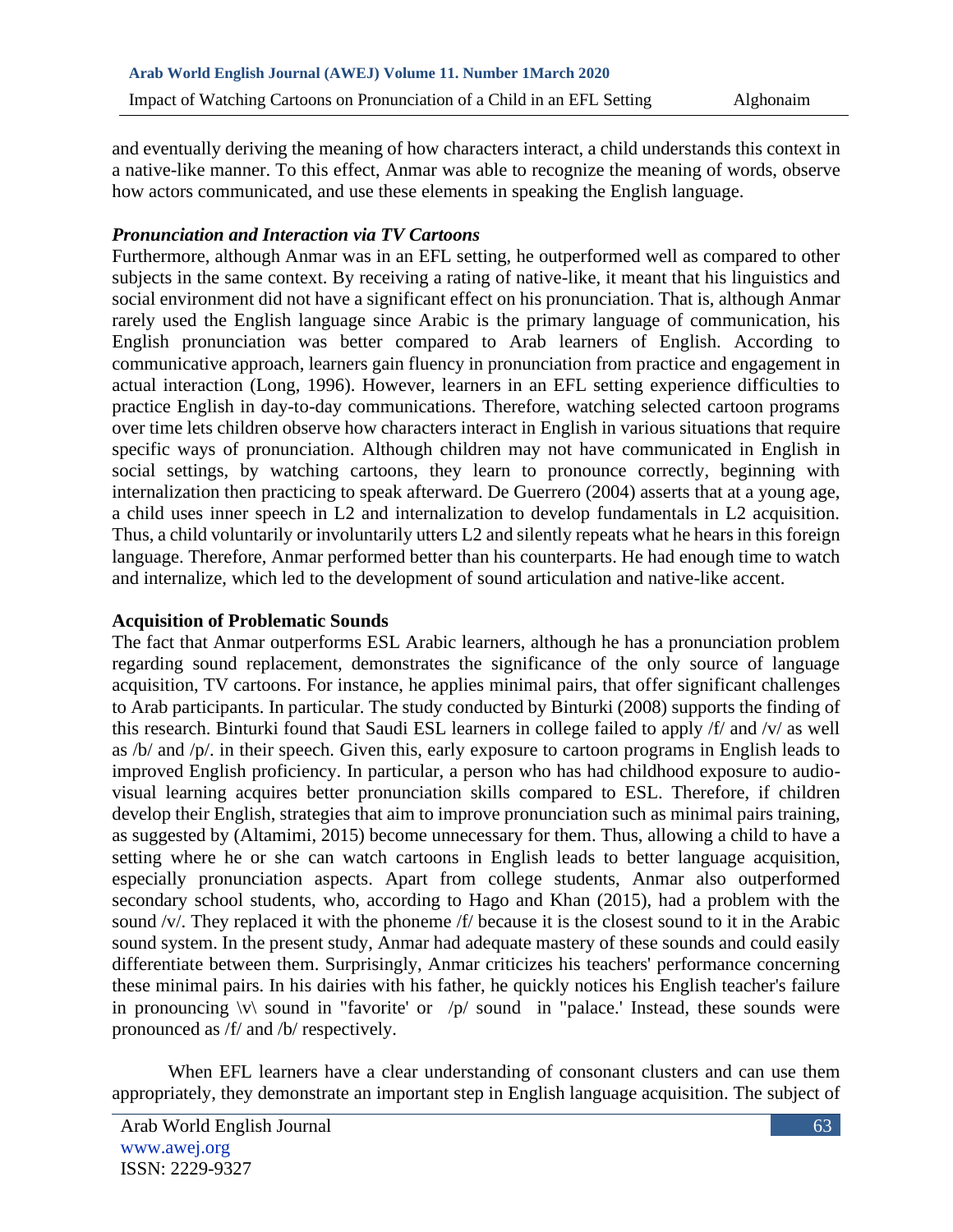this study developed high selectivity of English sounds, and he didn't not insert vowels to break the clusters. This significant achievement happened due to watching cartoons from an early age. However, acquiring this key pronunciation component is difficult when a child is not offered this form of learning and only experiences English in conventional environments. For instance, Hago and Khan (2015) found that Saudi secondary school learners inserted vowels in the initial, medial, and final consonant clusters. The researchers attributed this challenge to the tendency of the participants to integrate the English language with Arabic. It becomes difficult for these individuals to pronounce consonant clusters, which leads them to insert vowels to make the pronunciation easier (Al-Saidat, 2010). According to Al-Saidat, Arab learners of English experience cluster splitting due to mother tongue interference, where learners insert vowels to make the pronunciation of consonants easier. Anmar, even though he is a native Arabic speaker, his mother language had no influence on him in this regard. However, when Anmar was correcting consonant cluster mistakes, he was not able to provide the name of these mistakes, nor was he able to explain how these errors because the acquisition of pronunciation occurs incidentally.

Also, Arab learners experience pronunciation challenges due to unawareness of spelling mistakes (Aloglah, 2018). Al-Saidat (2010) advises that practice and experience are critical for these learners to overcome the challenge. The implication is that when Arab children watch cartoons in English, they can notice spelling errors and correct mistakes when speaking the language since they have learned the correct pronunciation from watching cartoon programs. Therefore, it is not surprising that in this study, Anmar developed high-level spelling of words, which affected his spelling awareness, and this reflected on his pronunciation of words in general and on the avoiding problematic sounds that his counterparts have.

This paper has shown that watching cartoons is critical for Arab learners of English when the learning starts during childhood development as opposed to advanced stages. Al-Saidat (2010) asserts that the stage of development plays a crucial role in language acquisition, where interlanguage is the main component. The researcher notes that the learner modifies his first and foreign language by adding or deleting rules based on the learner's errors (Al-Saidat, 2010). Additionally, learning requires enough time to master certain language features since some mistakes belong to the beginning stages, and others occur in later stages (Al-Saidat, 2010). To this effect, exposing a child to cartoon programs from an early stage allows him to form a good understanding of various English language rules, thereby minimizing pronunciation errors from an old age. Moreover, as the child continues receiving this form of learning, his mastery in the language is improved. Therefore, Anmar outperformed other Arab participants in phonology since he had ample time to learn the English language as opposes to other participants who started at a later stage.

Since cartoons have short durations, children perceive them as exciting to eliminate boredom. However, as the child grows, the duration of audio-visual programs may increase and, in that case, cartoon movies are also crucial in helping a child to acquire proper English pronunciation skills (Wahyuni & Fata, 2016). Thus, watching cartoons is critical in encouraging a child to watch more programs and thus broaden the language exposure, which in return, increase the opportunities to acquire advanced words and their pronunciation. Anmar dared later to watch real character programs of his own, and gained self-confidence.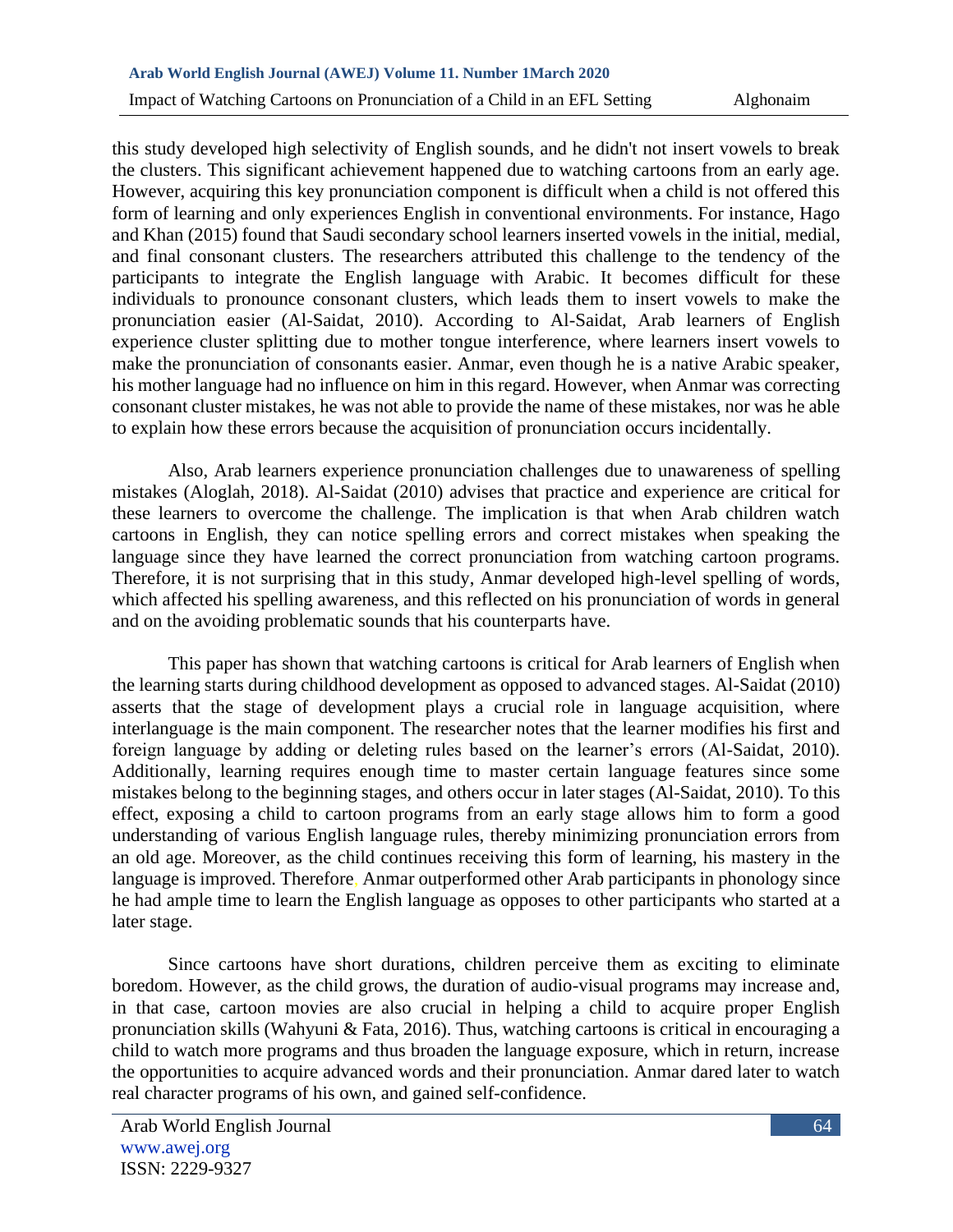Anmar was assigned specific durations to view English cartoons before he joined the school, and this helped him to have adequate preparation in learning English in a familiar environment. While he was at home, he had specific periods to watch cartoons, and this was beneficial to his foreign language development. This process is also constructive since it acts as a hobby for the child forming part of his daily routine since he usually stays at home doing nothing. Thus, parents should allocate specific times for their children to view cartoons while at home and before joining the school. The assigned time does not affect the acquisition of the mother tongue since the environment is monolingual: the child uses the mother tongue to communicate at home and in the community.

## **Conclusion**

So, early exposure to cartoons and continuous exposure as the child grows is a critical tool for developing proper pronunciation in either second or foreign language. Comics are fun, which motivates children to understand the language used in the cartoons. According to San Jose and Vicencio (2018), English pronunciation is the most challenging aspect of language acquisition by Arab learners. However, this paper has demonstrated that exposing a young child to watching cartoons in English can minimize this vital challenge. Early exposure to a native-like environment allows the child to reproduce what he observes in the cartoon programs, which then leads to proper language acquisition at a faster pace and the required competency. Anmar had a native-like English accent, which reveals English pronunciation was not a challenge to him as it the case for most Arab learners of English. Also, Anmar's pronunciation of individual sounds where he replaces the /t/ sound with /d/ is similar to the American pronunciation. Watching cartoons from an early age is essential as it enables a child in a non-English speaking background and country to develop proper pronunciation skills because a child has less hindrance in acquiring the language since the process starts at a young age, that is optimum for language acquisition, and the materials provided are captivating. Watching cartoons in English from an early age presents an individual with the opportunity to learn English pronunciation and practice it effectively. This form of learning is better than starting to learn English at a later stage of development. Parents should allocate specific times for children to watch English cartoons while they are at home and before joining the school to make them ready when they start learning English in schools. This duration does not affect L1 acquisition since the dominant language in use is his mother tongue. An early start presents enough time to understand the language intuitively, distinguish between sounds, and eliminate pronunciation errors. Thus, viewing cartoons is a critical commitment that will allow the child to have proper foreign language pronunciation amidst first language interference.

## **About the Author:**

**Ali Saleh Alghonaim**. is a faculty member at Qassim University, Department of English Language and Translation. He earned his MA and Ph. D. degrees in Applied Linguistics from Indiana University of Pennsylvania, USA. He run some administration positions, such as chairmen of the English language and translation, Supervisor of Graduate studies, and dean of College of Arts and Humanities at Qassim Private colleges. ORCID ID: <https://orcid.org/0000-0003-1999-8299>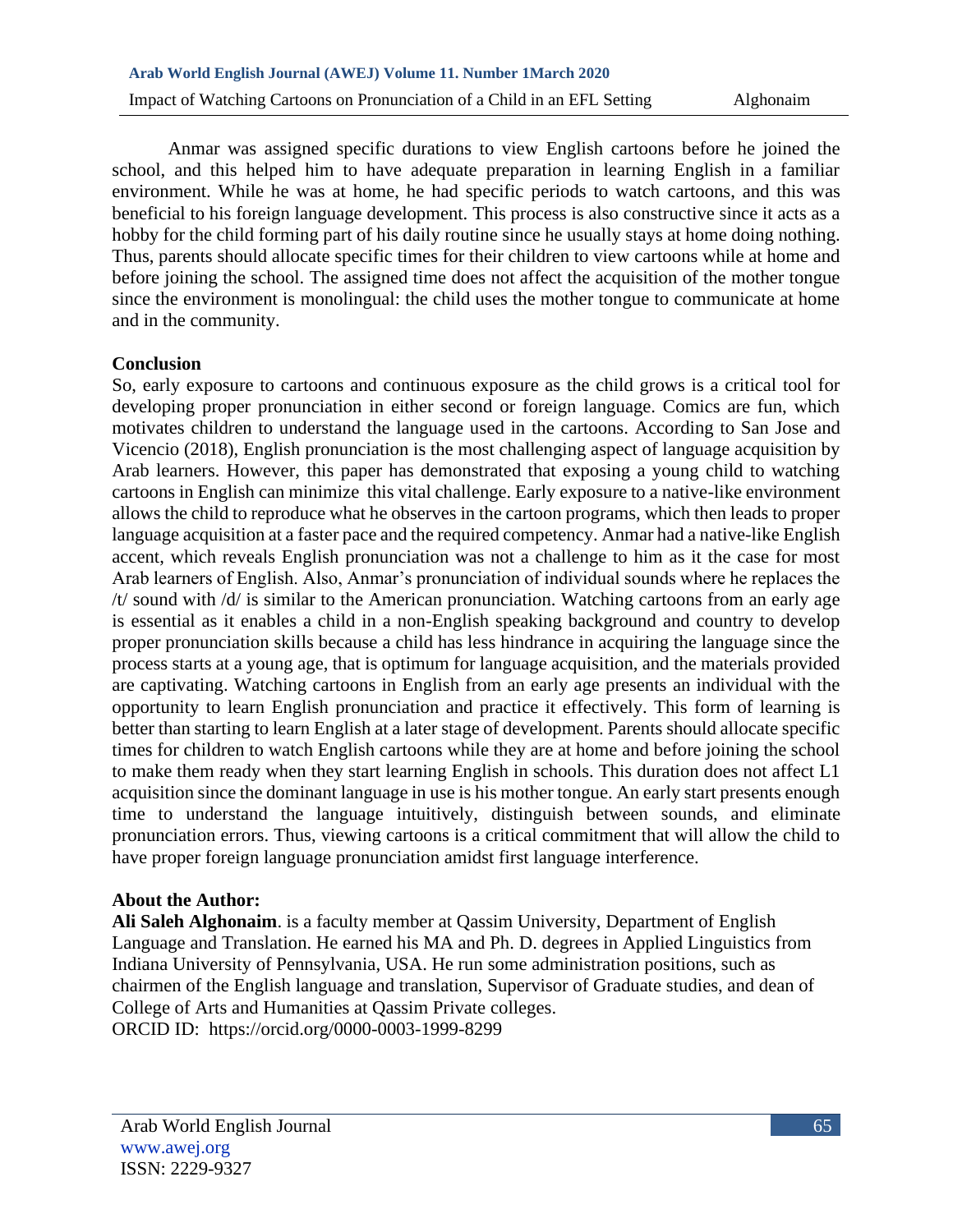Impact of Watching Cartoons on Pronunciation of a Child in an EFL Setting Alghonaim

#### **References**

- Abugohar, M. A., &Yunus, K. (2018). Difficulties encountered by Arab students in pronouncing English correctly. *International Journal of Education and Literacy Studies*, *6* (4), 93-100.
- Al-Busaidi, S., & Al-Saqqaf, A.H. (2015). English spelling errors made by Arabic-speaking students. *English Language teaching, 8* (7), 181-199.
- Aloglah, T. M. (2018). Spelling Errors among Arab English Speakers. *Journal of Language Teaching and Research, 9* (4), 746-753.
- Al-Saidat, E. M. (2010). Phonological analysis of English phonotactics: A case study of Arab learners of English. *The Buckingham Journal of Language and Linguistics*, *3,* 121-134.
- Al-Shuaibi, A. (2009). Phonological analysis of English phonotactics of syllable initial and final consonant clusters by Yemeni Speakers of English. *Language in India*, *9*, 195-328.
- Altaha, F. (1995). Pronunciation errors made by Saudi university students learning English: Analysis and remedy. *International Review of Applied Linguistics*, *109*, 110-123.
- Altamimi, A. K. (2015). *Improving English pronunciation among Arabic EFL school-age students using minimal pairs* (Doctoral dissertation).
- Anita M., & Aida, K. (2011). The role of interaction in second language acquisition. *European Scientific Journal*, *16,* 22-37.
- Asher, J. J. & Price, B. (1967). The learning strategy of the total physical response: Some age differences. *Child Development*, *38,* 1219-1227.
- Avery, P. & Ehrlich, S. (1992). *Teaching American English Pronunciation.* Oxford: Oxford University Press.
- Barros, A. M. (2003). *Pronunciation Difficulties in the Consonant System Experienced by Arabic Speakers when Learning English after the Age of Puberty*. Unpublished thesis, West Virginia University.
- Barth, K. M. & Ciobanu, N. R. (2017). Mass media influence upon personality development of children. *Education and Applied Didactics*, *1*(1) 7-25.
- Binturki, T. A. S. (2008). *Analysis of pronunciation errors of Saudi ESL learners* (Doctoral dissertation, Dept. of Linguistics, Southern Illinois University, Carbondale).
- Birdsong, D. (1992) Ultimate Attainment in Second Language Acquisition. *Language*, *68,* 706-755.
- Carlet , A. ,& & Hanna Kivistö de Souza, H. K. (2018). Improving L2 Pronunciation Inside and Outside the Classroom: Perception, Production and Autonomous Learning of L2 Vowels. *Ilha Desterro*, *71* (3) Florianópolis. Retrieved from <http://dx.doi.org/10.5007/2175-8026.2018v71n3p99> [ July, 26, 2019].
- Carter, J. R. (2008). "Dora the Explorer": Preschool geographic educator. *Journal of Geography, 107*(3) 77-86.
- Celce-Murcia, M., Brinton, D. & Goodwin, J. (1996). *Teaching Pronunciation: A reference for teachers of English to speakers of other languages*. Cambridge: Cambridge University Press.
- De Guerrero, M. C. M. (2004). Early stages of L2 inner speech development: what verbal reports suggest1.*International Journal of Applied Linguistics*, *14*(1), 90–112. doi:10.1111/j.1473- 4192.2004.00055.x.
- Duff, P. (2018). *Case Study Research in Applied Linguistics*. New York, NY: Routledge.
- Ellis, R. (2006). *The Study of Second Language Acquisition* (2<sup>nd</sup> ed). Oxford: Oxford University Press.
- Elliott, A. R. (1997). On the teaching and acquisition of pronunciation within a communicative approach. *Hispania, 80*, 95-108.
- Fullana, N., & Mora, J. C. (2009) Production and perception of voicing contrasts in English word-final obstruents: Assessing the effects of experience and starting age. In M. A. Watkins, A. S. Rauber, & B. O. Baptista (Eds.), *Recent research in second language phonetics/phonology*: Perception and production. (pp. 97-117). Newcastle upon Tyne, UK: Cambridge Scholars Publishing.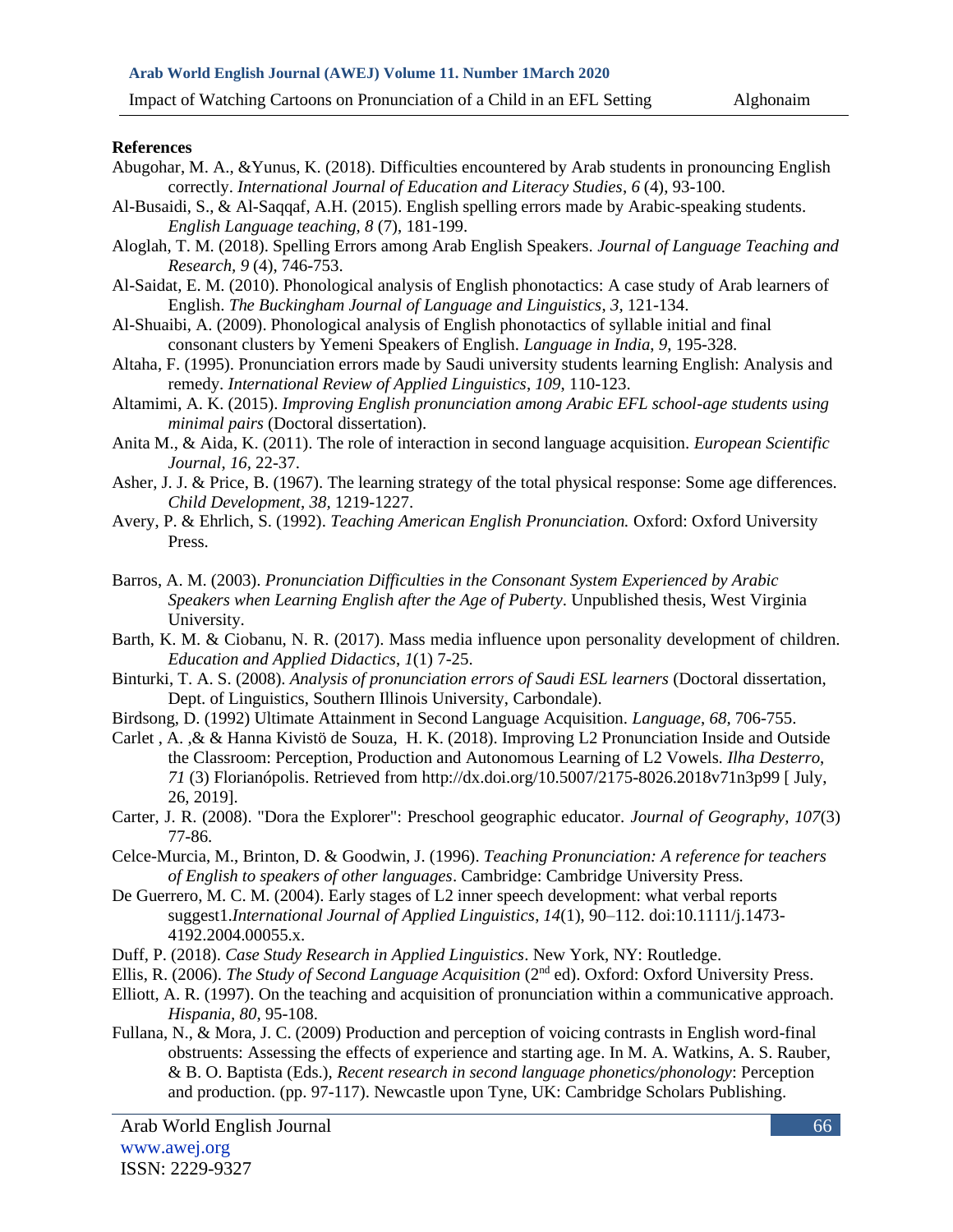Impact of Watching Cartoons on Pronunciation of a Child in an EFL Setting Alghonaim

- García-Lecumberri, M. L., & Gallardo, F. (2003). English FL sounds in school learners of different ages. In M. P. García Mayo & M. L. García-Lecumberri (Eds.), *Age and the Acquisition of English as a Foreign Language* (pp.115-135). Clevedon: Multilingual Matters.
- Gilakjani, P. A. (2012). A Study of Factors Affecting EFL Learners' English Pronunciation Learning and the Strategies for Instruction. *International Journal of Humanities and Social Science*, *2* (3), 119- 128.
- Gilakjani, P. A. ( 2016) English pronunciation instruction: A literature review. *International Journal of Research and Education, 1*, (1), 1-6
- Gilakjani, P. A. (2016). What Factors Influence the English Pronunciation of EFL Learners? *Modern Journal of Language Teaching Methods*, *6* (2), 314-326.
- Hago, O., & Khan, W. (2015). The pronunciation problems faced by Saudi EFL learners at secondary schools. *Education and Linguistics Research*, *1*(2), 85-99.
- Hahn, L. D. (2004). Primary stress and intelligibility: Research to motivate the teaching of suprasegmentals. *TESOL Quarterly, 38,* 201-223.
- Hamada, Y. (2017). *Teaching EFl learners.Shadowing for listening. Developing learners" bottom-up skills.New York*, Routledge. Retrieved from, [https://books.google.com.co/books?id](https://books.google.com.co/books?id%20=iUaTDAAAQBAJ&pg)  [=iUaTDAAAQBAJ&pg=](https://books.google.com.co/books?id%20=iUaTDAAAQBAJ&pg)PA7&lpg=PA7&dq=Mirroring+an+Inte lligible+English+Speaker& source=bl&ots=16EHDuS79d&sig=xmvm33YcJZ6ZJg3lOjEq7su7vjk&hl=es[28, August, 2019].
- Larson-Hall, J. (2008). Weighing the benefits of studying a foreign language at a younger starting age in a minimal input situation. *Second Language Research*, *24* (1), 35-63.
- Lekkai, I. (2014). *Incidental* foreign language acquisition by children watching subtitled television programs. *The Turkish Online Journal of Educational Technology*. *13* (4), 23-45.
- Lenneberg, E. H. (1967). *Biological Foundations of Language*. New York, NY: John Wiley.
- Long, M. H. (1996). Native speaker / non-native speaker conversation and the negotiation of comprehensible input. *Applied Linguistics, 4,* 126-141.
- Lord, G. (2008). Podcasting communities and second language pronunciation. *Foreign Language Annals*, *41,* 364-379.
- Kharma, N. & Hajjaj, A. (1080). *Errors in English among Arabic speakers: Analysis and remedy*. Longman: London.
- Krashen, S. D. (1985). *The Input Hypothesis: Issues and Implications.* New York: Longman.
- Koolstra, C. M., & Beentjes, J. W. (1999). Children's vocabulary acquisition in a foreign language through watching subtitled television programs at home. Educational Technology *Research and Development*, *47* (1), 51–60.
- Kristina, D. & Rarasteja, Z. (2006). *Pronunciation 1*. Surakarta: Sebelas. Maret. University Press**.**
- Monje-Sangüesa, V. (2016). *The Second Time Around: The Effect of FI upon Return from SA*. (Unpublished MA Thesis). University Pompeu Fabra: Barcelona, Spain. Retrieved from [https://176-31-21-26.pool.sistemaip.net/bitstream/handle/10230/27687/Monje\\_2016.](https://176-31-21-26.pool.sistemaip.net/bitstream/handle/10230/27687/Monje_2016) pdf?sequence=1&isAllowed=y [27. September, 2019].
- Morales, L. S., Montenegro, T. M., Ruiz, J. J., & Concha, S. (2017). *Animated cartoons through the mirroring technique to teach stress pronunciation* (Doctoral dissertation, CorporaciónUniversitariaMinuto de Dios).
- Nikolov, M. & Djigunovic, J. M. (2009). Recent research on age, second language acquisition and early foreign language learning. *Annual Review of Applied Linguistics, 26*, 234-260. Retrieved from [http://journals.cambridge.org/action/displayAbstract?](http://journals.cambridge.org/action/displayAbstract)fromPage=online&aid=530504[20, September, 3].
- Nurhayati, D. A. W. (2015). Improving Students' English Pronunciation Ability through Go Fish Game and Maze Game. *Dinamikailmu*, *15*(2), 215-233.
- Otlowski, M. (1998). Pronunciation: What Are the Expectations? [The Internet TESL Journal.](http://iteslj.org/) Retrieved from [http://iteslj.org/Articles/Otlowski-Pronunciation.html.](http://iteslj.org/Articles/Otlowski-Pronunciation.html)